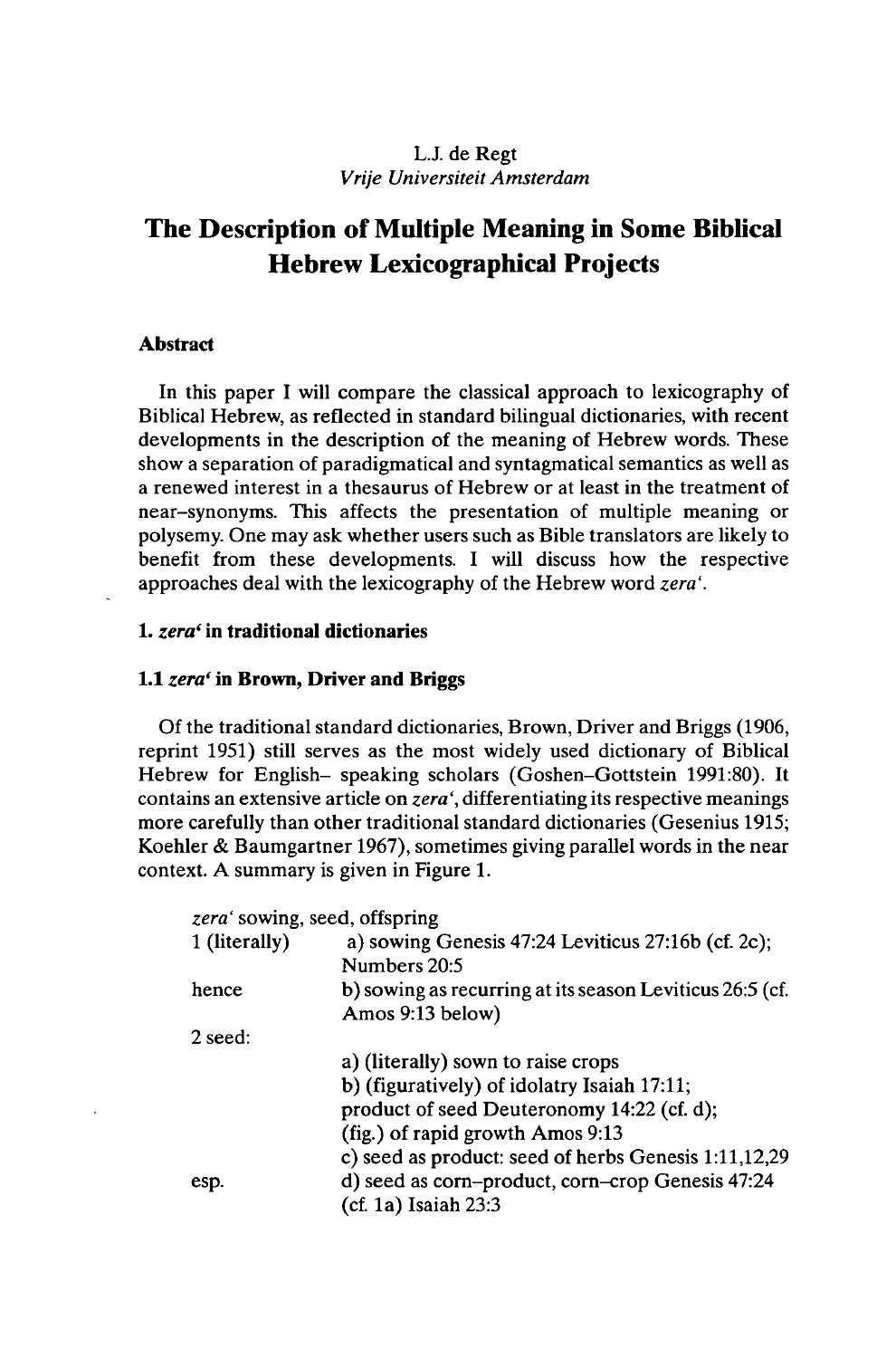```
e) growth Zechariah 8:12
list of verbs used with zera' in these meanings
3 seed = semen virile
4 \text{ seed} = \text{offspring}:
                  a) (rarely) of animals
                  b) of mankind [i.e. of people], coll. = descendants,
                  posterity; seed of (cf. c)
                  c) seed (= posterity) of individuals (cf. b)
                  d) of a particular child Genesis 4:251 Samuel 1:11; of
                  children
                  e) = family; = pedigree Daniel 9:1 Ezra 2:59; = one's
                  nation
list of verbs used with zera' in these meanings
                  f) as name for people of Israel
                  g) seed of future generations
5 seed as marked by moral quality = persons of such a quality Proverbs
11:21
```
Figure 1. Entry of *zera'* in Brown, Driver and Briggs

Brown, Driver and Briggs (henceforth BDB) state thatin Genesis 47:24 *zera'* means 'sowing': "And at the harvests ... four fifths shall be your own, for sowing the field and as food for yourselves...". 'Sowing' might be an adequate translational equivalent to be used in this context, but the Hebrew text literally reads: "as seed of/for the field". The references under la are thus better placed under meaning 2a. In fact, BDB mention Genesis 47:24 again under 2d. The meaning 'seedtime / sowing as recurring at its season' can then no longer be derived from 'sowing'. As 'season for sowing seed' it may well be derived from the verb *zâra'* 'to sow'.

The differences under meaning 2 in BDB do not always indicate different meanings, a, b, and e are only different usages of the same meaning in different contexts. For instance, Isaiah 17:11 (2b) describes the sowing of seed in the context of some idolatrous ritual, but that does not mean that *zera'* as such is used figuratively here. This also applies to Amos 9:13 where the sower of*zera'* in itsseason is one ofthe figures who illustrate rapid growth in the coming time. In Zechariah 8:12 (2e), *zera'* itself does not mean 'growth'; it is the context that describes the growth of this seed in peace: "For the seed will be prosperous: [for instance] the vine will yield its fruit...".

BDB do not clearly indicate that the relationship between meanings 2a and d is one between a basic meaning and a derived meaning (what comes from seed).

Apart from 4e, the distinctions under meaning 4 are also due to differences in usage of the same meaning 'offspring' in different contexts. In <sup>1</sup> Samuel 1:11 (4d) *zera'* indeed refers to an individual child as is the case in Genesis 4:25: "God has appointed for me another *zera '* instead of Abel". In the other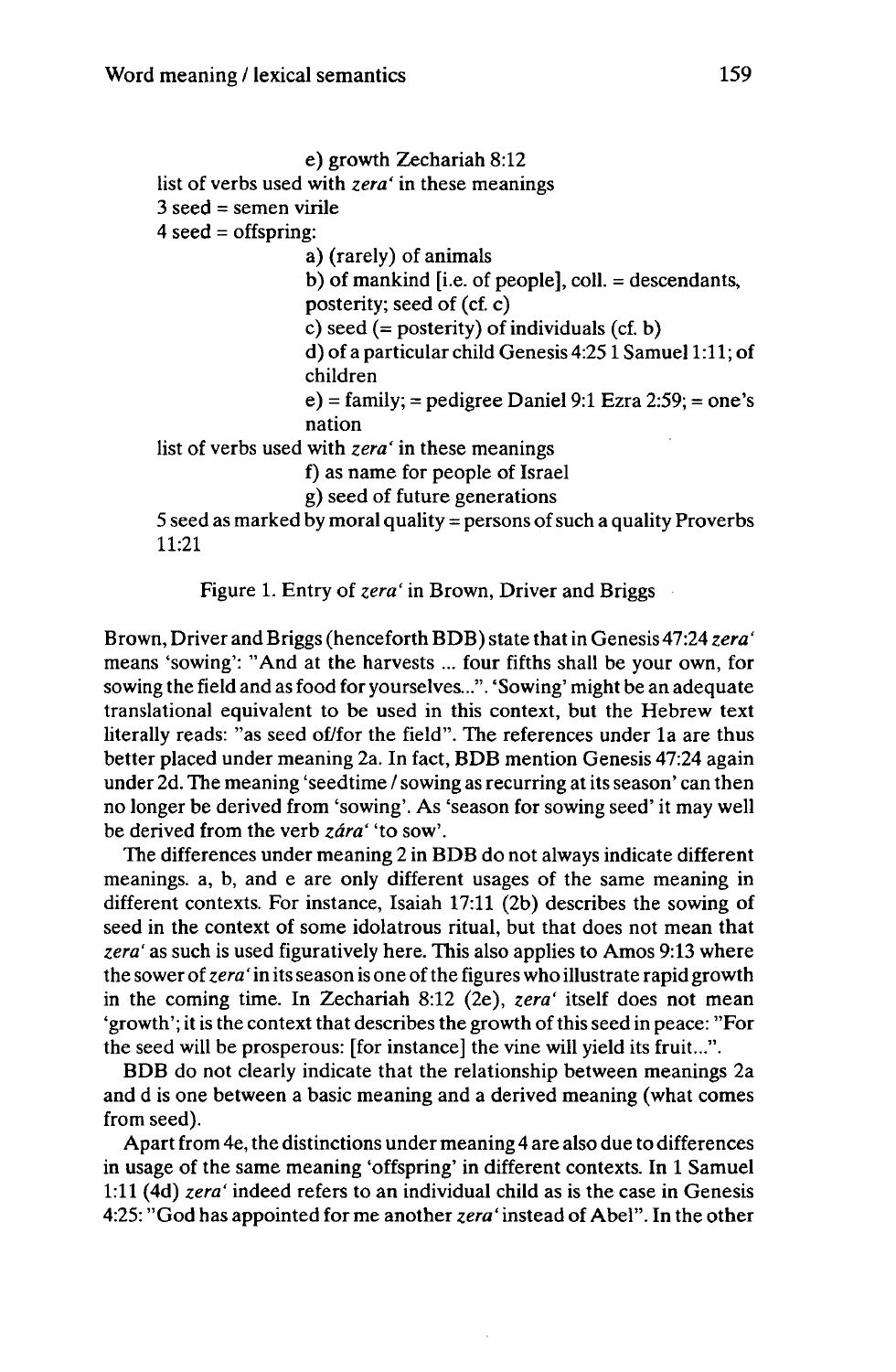instances, *zera'* is used collectively with the same meaning 'offspring'. One might, however, have expected that BDB would have differentiated the meaning 'descent/pedigree' (4e) from 'offspring' as has been done in Koehler & Baumgartner (1967).

In short, the entry in BDB differentiates carefully according to the usages of*zera'.* They sometimes mention verbs and parallel words which occur with *zera',* thus paying some attention to syntagmatic relationships. They show that some meanings are derived from others and thus make their entries more transparent to the user. However, they tend to confuse different meanings with different usages of a meaning in particular contexts.

### **1.2** *zera'* **in Koehler and Baumgartner**

Figure 2 gives a short summary of the entry for *zera'* in Koehler and Baumgartner (1967).

> *zera'* seed <sup>1</sup> seed Genesis 47:24, seedtime a seed [corresponds to meaning 2c of BDB: seed of herbs] b seeds, field of seed, yield of seed 2 of man and animal: seed, semen, son <sup>1</sup> Samuel 1:11, descendants 3 offspring a (collectively) descendants, children b (individual) descendant Genesis 4:25

4 descent Ezra 2:59

Figure 2. Entry for *zera'* in Koehler and Baumgartner

Koehler and Baumgartner (henceforth KB) do not come up with a revolutionary conception of lexicography. Rather their main concern is with incorporating the increased material in Hebrew and related languages (Barr 1973:110,116). In fact, even though KB is the most recent standard dictionary, the differentiation of meanings in this entry is less developed than in BDB. It is not made clear why 'seedtime' was put before la and b. Different meanings have been put together under lb. *zera'* in <sup>1</sup> Samuel 1:11 has not been mentioned under 3b with Genesis 4:25 as BDB do. It also remains unclear why 'descendants' has been put with 'seed, semen' and not with 'offspring'.

#### **2. Semantic shifts**

Synchronic shifts from one meaning to another have been the subject of ongoing discussion. Sawyer (1972:53) says: "When an expression is taken from one sphere and applied in a totally different one because of similarities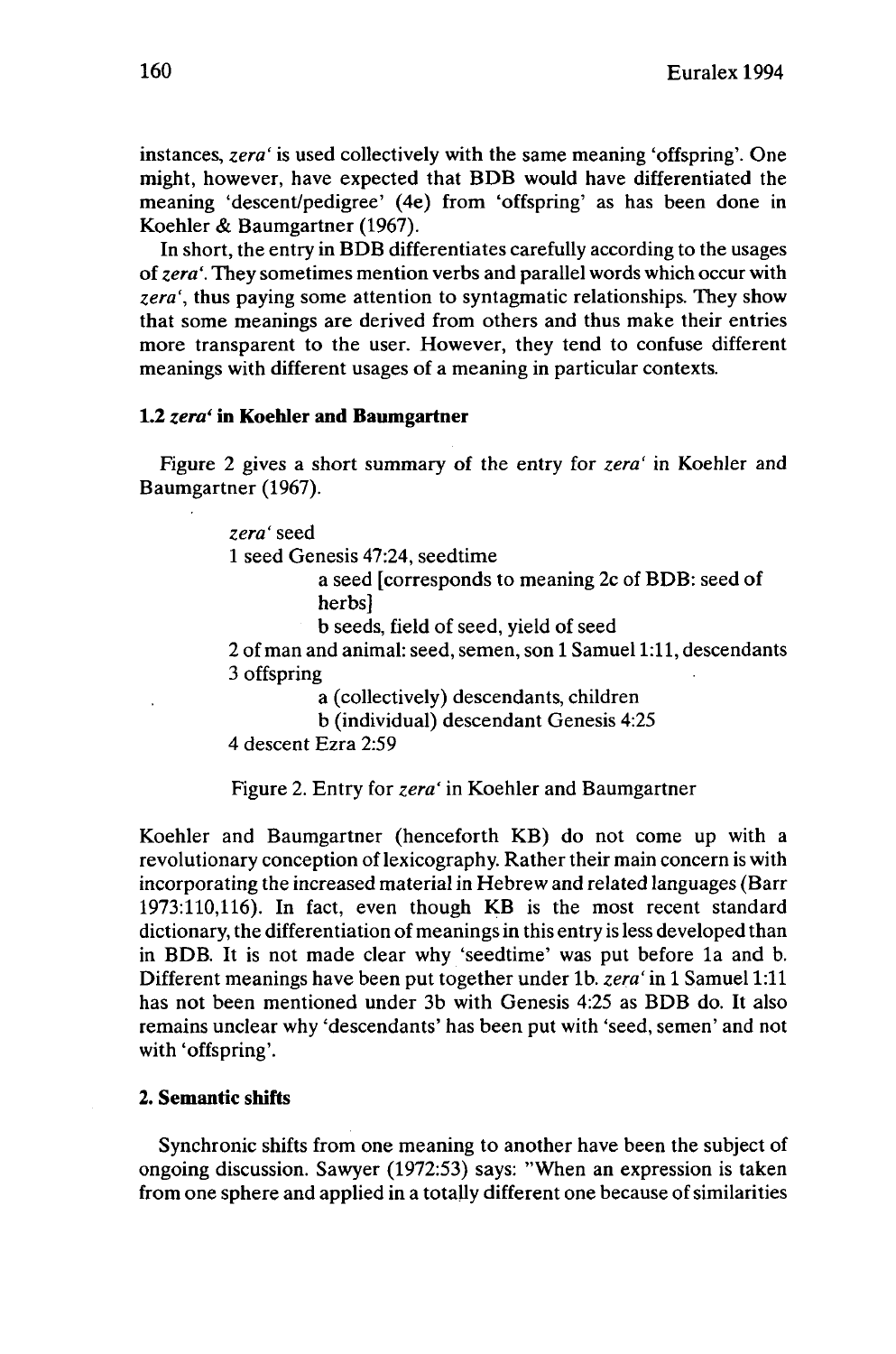of various kinds, this process is described as *metaphorical transference."* "from concrete to abstract" (Sawyer 1972:53-54) and "materia pro producta" (Kedar 1981:170) are two types ofsuch a transfer. This may clarify in which way different meanings are related and thus shed light on the polysemy of the word in question (Lipka 1992:138). The semantic shifts in Figure 3 seem to be between different meanings of *zera',* leading to "word metaphors", based on the notion of similarity, or rather to word metonymies, based on contiguity (Lipka 1992:122,163). Some of these transfers are already mentioned in Gesenius (1915).

> $action \rightarrow time: 'to sow' \rightarrow 'seedtime'$ / substance  $\rightarrow$  time: 'seed'  $\rightarrow$  'seedtime'; substance  $\rightarrow$  (what comes from) substance / material  $\rightarrow$  product: 'seed'  $\rightarrow$  'grain' (cf. Gesenius); substance  $\rightarrow$  place: 'seed'  $\rightarrow$  'field of seed' (cf. Gesenius); substance  $\rightarrow$  human (result of substance): 'semen'  $\rightarrow$ 'offspring' (cf. Gesenius); concrete  $\rightarrow$  abstract: 'offspring'  $\rightarrow$  'person of a certain quality/character'.

Figure 3. Meanings of *zera':* semantic shifts

I would suggest that there is sufficient reason to differentiate between meanings when a semantic shift is involved. This is not true of the description of different usages of one particular meaning. Explicitindication ofsemantic shifts from one meaning to another would contribute to a clearer organisation of the dictionary article for the benefit of the user.

## **3. Lexical meanings**

Renewed attention is being paid to the differentiation of meanings in the *Hebrew-English Lexicon ofthe Old Testament Based on Semantic Domains* which was launched by the South African Bible Society in 1981 (Lübbe 1990:4). It is currently in its first stage of preparation by an international team under supervision of J.P. Louw and J.C. Liibbe. This stage involves going through the Old Testament concordance and considering each and every occurrence of every word again in order to determine what the lexical meanings of that particular word may be and to which semantic domain/field they may belong. The grouping in domains of different words with closely related meanings will be the second stage. This stage will be described at the end of the present section.

In the first stage then, it is important to determine what comes from the lexicalitem itself, and what comesfrom the context. In this new Lexicon, only lexical meanings of a word are distinguished, not contextual meanings (different usages of a lexical meaning in their different contexts). The lexical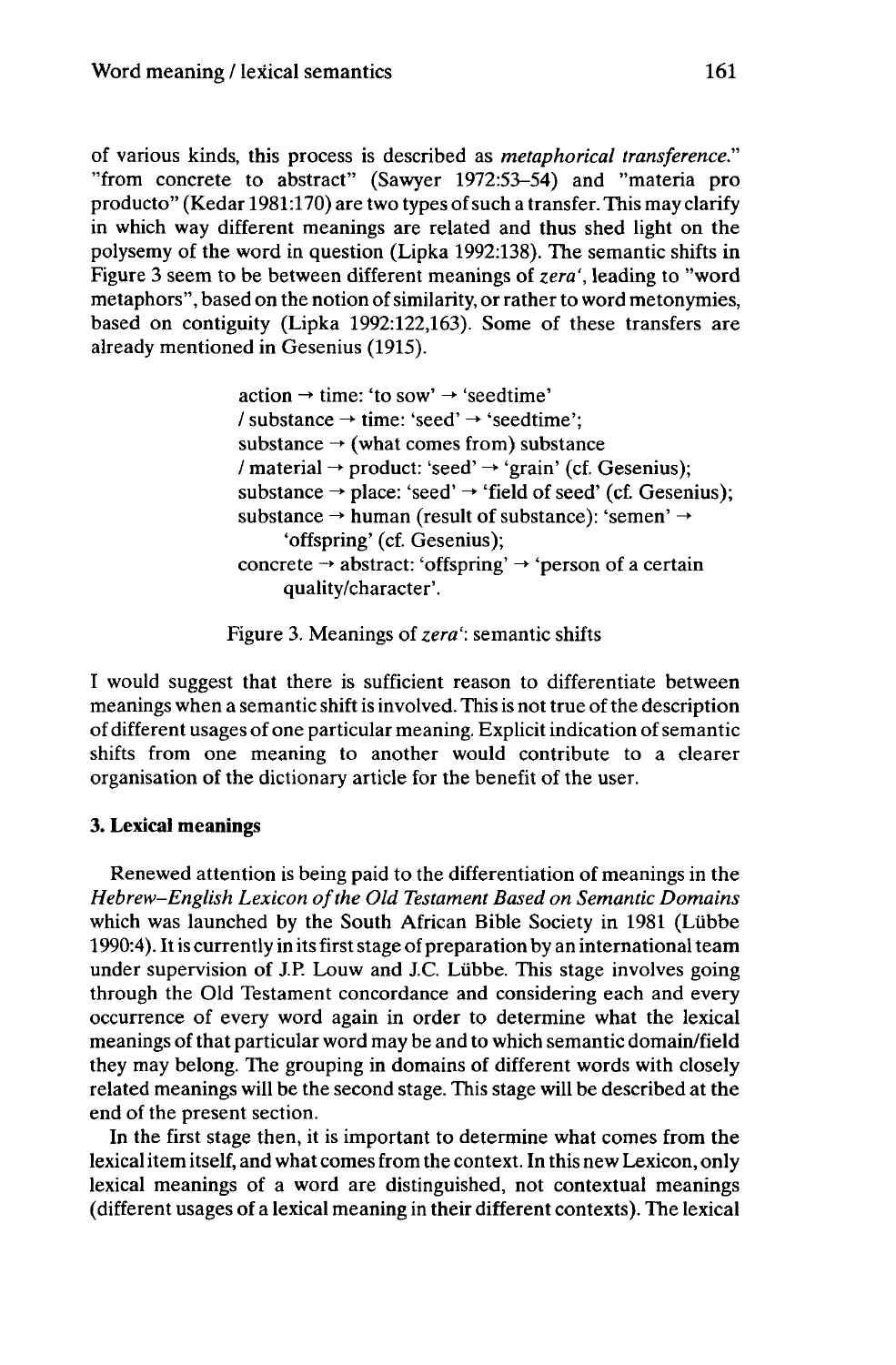meaning of a word is not to be confused with the particular reference which this word has in a specific context. Particular contextual features which define the word more precisely are restricted to particular instances and cannot be regarded as new meanings of a word, while a lexical meaning applies in other contexts as well. What a word contributes on its own to the understanding of the sentence, its lexical meaning, is thus kept separate from contextual features, information derived from the usage of the word with that lexical meaning in a specific context (Louw 1991:133-135,137). This will be illustrated in the next paragraph.

Distributional analysis can help to reduce a large number of contextual meanings of a word to a smaller number of lexical meanings (Louw 1991:139), each lexical meaning having a specific semantic value corresponding to its systematic contribution to the interpretation of all the sentences in which the word with thatlexical meaning occurs. In the standard dictionaries however, lexical and contextual meanings are indiscriminately mixed up. For instance, I have already shown that the contextual meanings 2a,b,e and 4a-d,f-g in BDB do not indicate different meanings but different usages of the same meaning in different contexts. They can be reduced to one lexical meaning 'seed' and 'offspring', respectively. Different lexical meanings of a word usually belong to different semantic domains (Barr 1992:144). Polysemy implies that a word with different lexical meanings belongs to different fields of meaning.

The entry for *zera'* is part of my contribution to the first stage of this Lexicon. For the differentiation of meanings, the above semantic shifts from one semantic domain to the other are taken into account. The entry is structured as in Figure 4.

*zera'*

1. seed (vegetation, agriculture)

Genesis 1:11,12,29, Genesis 47:24, Jeremiah 31:27, Isaiah 17:11, Amos 9:13

- 2. seedtime, season for sowing seed (season, agriculture) Genesis 8:22, Leviticus 26:5 (no other occurrences)
- 3. grain (products, agriculture)

Leviticus 27:30, Numbers 20:5,1 Samuel 8:15, Job 39:12

4. semen, sperm (human body product)

Leviticus 15:16,19:20

5. offspring, descendant(s) (procreation)

Genesis 4:25,1 Samuel 1:11,2 Kings 17:20, Ezechiel 43:19, Maleachi 2:3

6. descent (ancestry)

Daniel 9:1, Ezra 2:59, Nehemiah 7:61 (no other occurrences)

7. race, stock, family (ancestry, kinship terminology)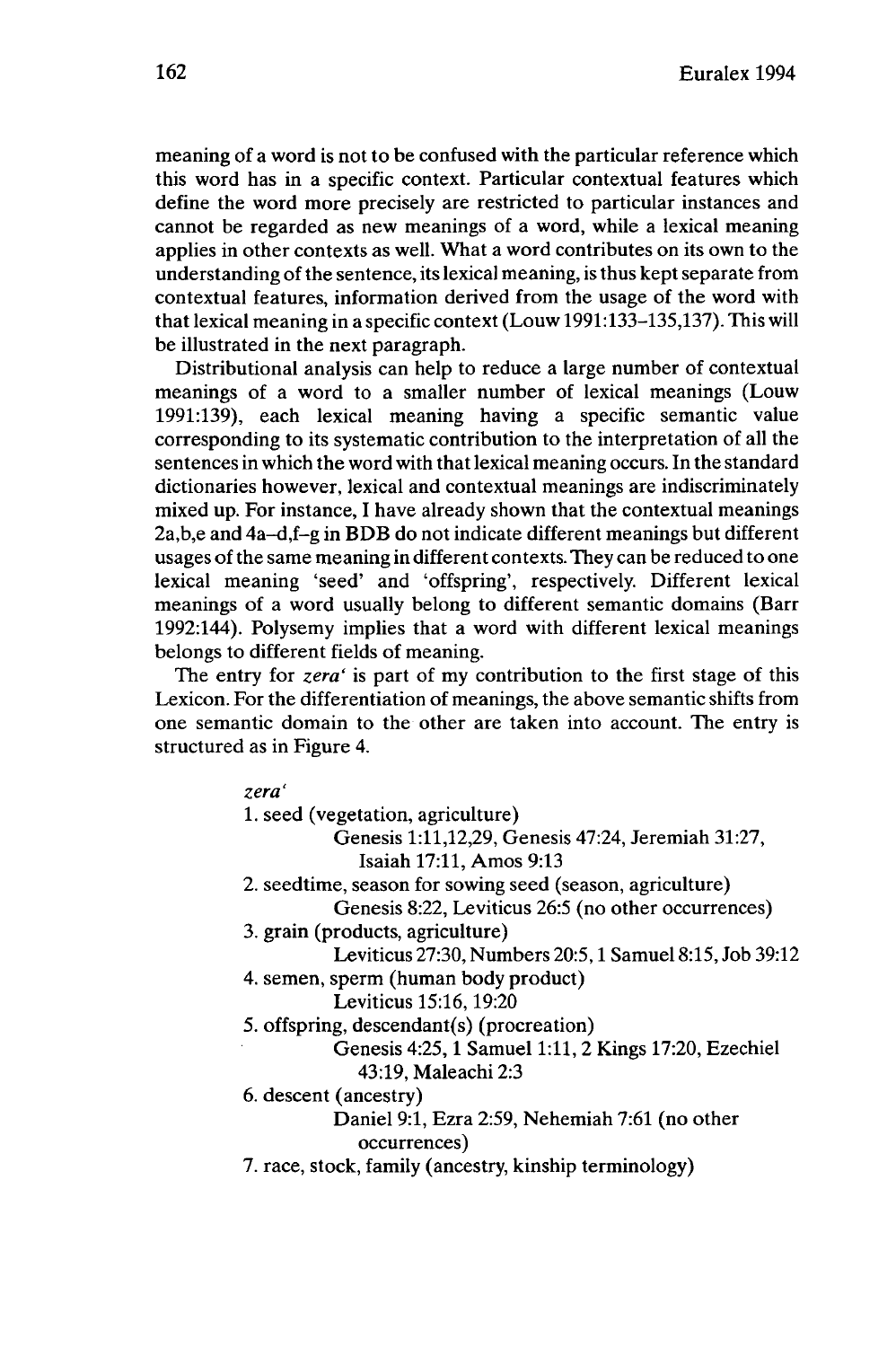Genesis 17:12, <sup>1</sup> Kings 11:14, 2 Kings 11:1, 2 Kings 25:25/Jeremiah 41:1, Ezechiel 44:22, Esther 6:13, Esther 10:3, Daniel 1:3, Ezra 9:2, Nehemiah 9:2, 2 Chronicles 22:10 (no other occurrences) 8. kind of people sharing a certain quality/character Proverbs 11:21 (no other occurrences)

### Figure 4. Entry of *zera'* for the Lexicon of the Old Testament Based on Semantic Domains

For most lexical meanings, a semantic domain is tentatively suggested between brackets. Usages of the same meaning in different contexts are mentioned together under one meaning. Thus individual and collective usages of *zera'* 'offspring' are mentioned together under meaning 5. Some references are given under 6 as well as 7 in order to inform the user of possible meanings of *zera'* in those instances.

Eventually semantic domains and subdomains will be presented with semantically related lexical meanings of different words. Meanings of words are thus expressed paradigmatically, that is, it should become apparent what difference it makes to choose a particular word rather than some other word from the same domain. An index of Hebrew words will help one to find under which domain(s) a particular word is discussed. The order of meanings as given above will eventually be irrelevant in the Lexicon when each lexical meaning of *zera'* will be mentioned under its appropriate semantic domain. As the Lexicon concentrates on lexical meanings and not on contextual usages, syntagmatic relationships are not dealt with.

The result is expected to be very useful for Bible translators. It would be rather similar to the dictionary of near synonyms Snell-Hornby hopes for: "the traditional alphabetical arrangement ... supplemented by a presentation in contrastive semantic fields, to which the main body of the dictionary would act as index" (Snell-Hornby 1988:107-108). It should be remembered that we still do not always know which substitutions are possible and whether a particular substitution changes the meaning of the collocation (Swiggers 1993:53). This Lexicon, however, should bring a full-grown paradigmatical semantics of Biblical Hebrew closer.

## **4. Syntagmatic relationships**

In the dictionary entries discussed above, basic meanings normally precede derived ones. In the *Dictionary of Classical Hebrew* however, a project led by D.J.A. Clines, "the senses of a word are generally arranged in order offrequency of attestation" (Clines 1993:15; cf. also Clines 1990). Such frequencies may be interesting pieces of information, as is illustrated in Figure 5. I would, however, consider the lack of information on semantic shifts a loss.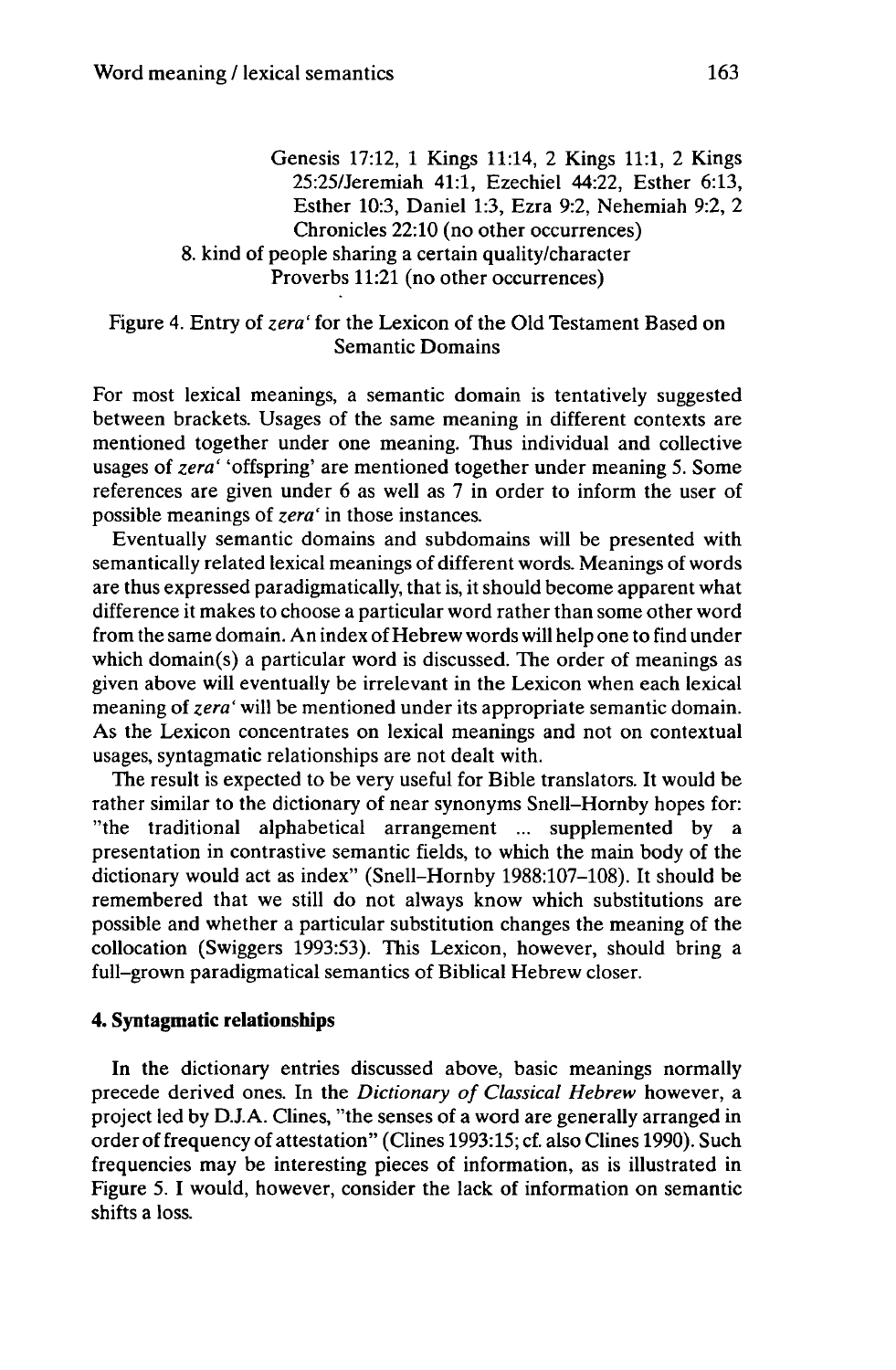Each entry in this dictionary is intended to answer two questions: "1. How is this word used and in what kind of sentences and connections? 2. How is it related in meaning and use to other similar or opposite words?" (Clines 1993:20). Thus, like BDB it sometimes presents different usages of the same meaning as different meanings butit does aim to make usages of a word much more explicit than BDB. It is primarily the Hebrew scholar who will thus benefit from this dictionary and gain insight into the collocation types of a word. These aims are different from those of the Lexicon based on semantic domains which does not deal with syntagmatic relationships but with lexical meanings and their paradigmatic relationships, and with the translator in mind.

More extensively than BDB, Clines' dictionary gives near-synonyms and antonyms of the word under consideration, but still only in so far as they occur near that word at a particular point in the text (Clines 1993:17). Such synonyms and antonyms give some indirect information about paradigmatic relationships of the word and its place within a semantic field of words but they are presented as part of the syntagmatic analysis.

The project has not yet proceeded to the entry of zera' but this entry would be structured as follows. With each meaning, the verbs would be mentioned ofwhich *zera '* isthe subject and those ofwhich itisthe object, as well as nouns connected to it in nominal phrase constructions and adjectives used to modify this noun (Clines 1993:16). Bible references are included. Frequencies would not be mentioned for each meaning. A summary is given in Figure 5, using the meanings of the Lexicon in Figure 4 and restricted to Bible references given earlier.

> *zera'* 229x noun: seed, offspring 1. offspring, descendant(s) [158x] <Subject> *hayah* be Psalm 112:2 <Nominal clause> *rab* shall be many Job 5:25 <Object> *shat* appoint Gen. 4:25, *natan* give Gen. 15:3 ISa. 1:11 ISa. 2:20, *niqra'* be named Gen. 21:12, *ga'ar* rebuke Mai. 2:3 <Construct> *yisra'el* of Israel 2Ki. 17:20, *'abraham* of Abraham Psalm 105:6 <Adjective> *'acher* other Gen. 4:25, *'anashim* male ISa. 1:11 <Synonyms> *bney ya'aqov sons* of Jacob Psalm 105:6, *dôr* generation Psalm 112:2, *tse'etsa'eykha* your *descendants* Job 5:25 2. seed [40x] <Object> *hizria'* yield Gen. 1:11,12, *hiphriach* make to flourish Isa. 17:11 <Construct> *hassadeh* of the field Gen. 47:24, *'adam* of man Jer. 31:27, *behemah* of beast Jer. 31:27, *moshekh* sower of Amos 9:13 3. race, stock, family [llx]

<Preposition, Construct> *min... hammelukhah* ofthe royal family 2Ki. 25:25/Jer. 41:1 Dan. 1:3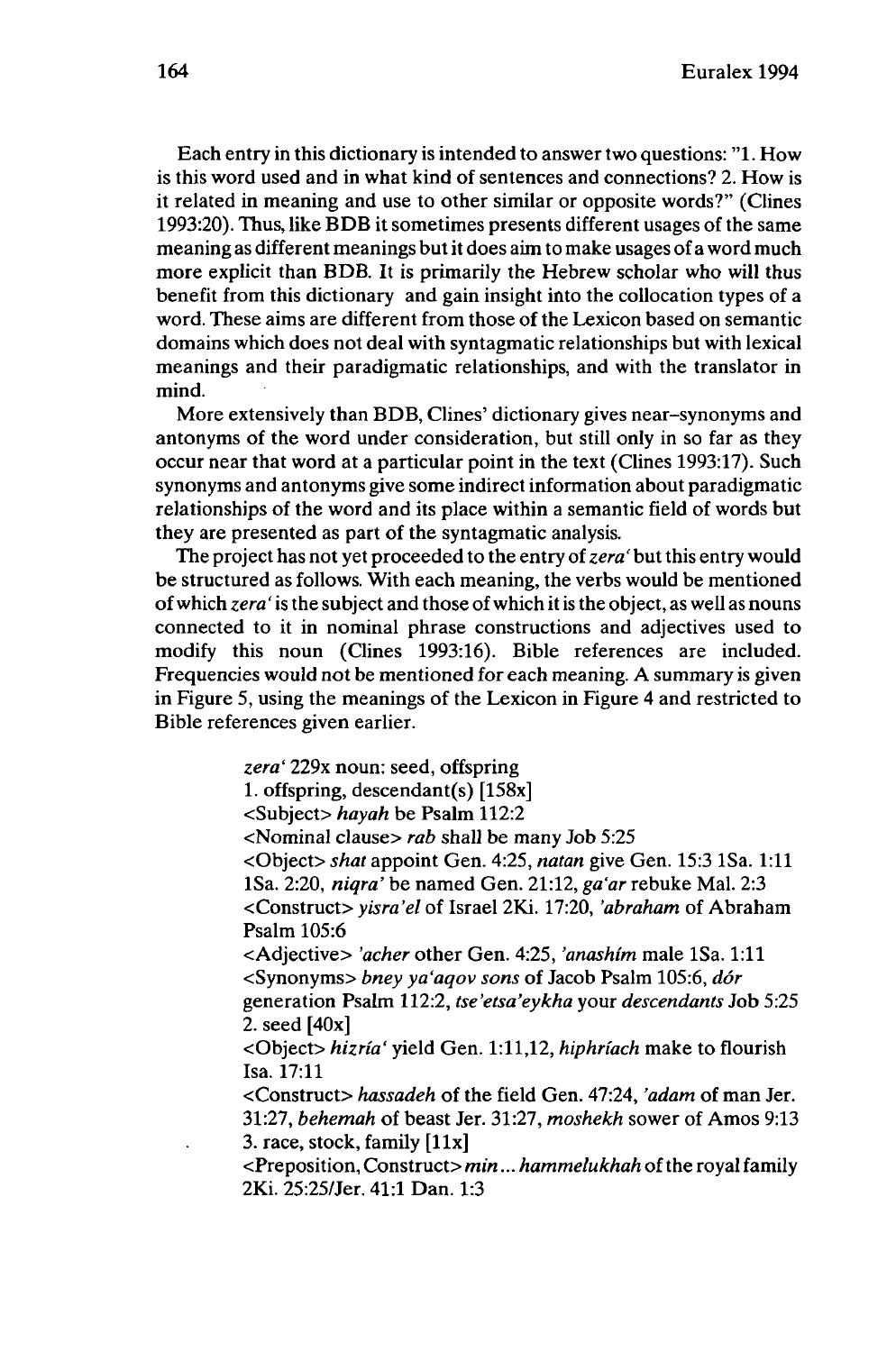<Synonym> *mibney yisra'el* of the *people* of Israel Dan. 1:3 4. semen [8x] <Construct> *shikhvat* emission of Lev. 15:16, Lev. 19:20 5. grain [6x] <Object> *heshiv* bring in Jb 39:12 <Construct> *meqôm* place of Num. 20:5 6. descent [3x] <Object> *higgid* prove Ezra 2:59 Neh. 7:61 <Preposition> *min* by birth Dan. 9:1 <Synonym> *beyt-'avotam* their fathers' *house* Ezra 2:59 Neh. 7:61 7. seedtime [2x] <Subject> *shavat* cease Gen. 8:22 <Object> *hissig* reach Lev. 26:5 8. kind of people sharing a certain quality/character  $[1x]$ <Subject> *nimlat* be delivered Prov. 11:21 <Construct> *tsaddiqim* of the righteous Prov. 11:21

Figure 5. Possible entry of *zera'* for the Dictionary of Classical Hebrew

One cannot expect an alphabetical dictionary to serve at the same time as a dictionary ordered according to meanings (Goshen-Gottstein 1991:90). Not surprisingly, one of Liibbe's criticisms is that in Clines' alphabetical dictionary words of related meaning are not grouped together for comparison, as in the second stage of the Lexicon discussed earlier, while apparent synonyms are only mentioned, but without any comparison (Lübbe 1991:137). This will not be of much help to exegetes and translators.

## **5. Concluding remarks**

There is sufficient reason to differentiate between lexical meanings when a semantic shift is involved. Different lexical meanings of a word usually belong to different semantic domains. A lexical meaning is to be kept separate from the usage of the word with that lexical meaning in a specific context.

In Clines' alphabetical dictionary words of related meaning are not grouped together for comparison but near synonyms and antonyms are only mentioned in so far as they occur near that word at a particular point in the text. This will not be of much help to exegetes and translators. On the other hand, it aims to make usages of a word much more explicit than in BDB. The Hebrew scholar will thus gain insight into the collocation types of a word.

These aims are different from those of the Lexicon based on semantic domains which deals with lexical meanings and their paradigmatic relationships. It thus shows what difference it makes to choose a particular word rather than some other word from the same domain. This will make it very useful for Bible translators.